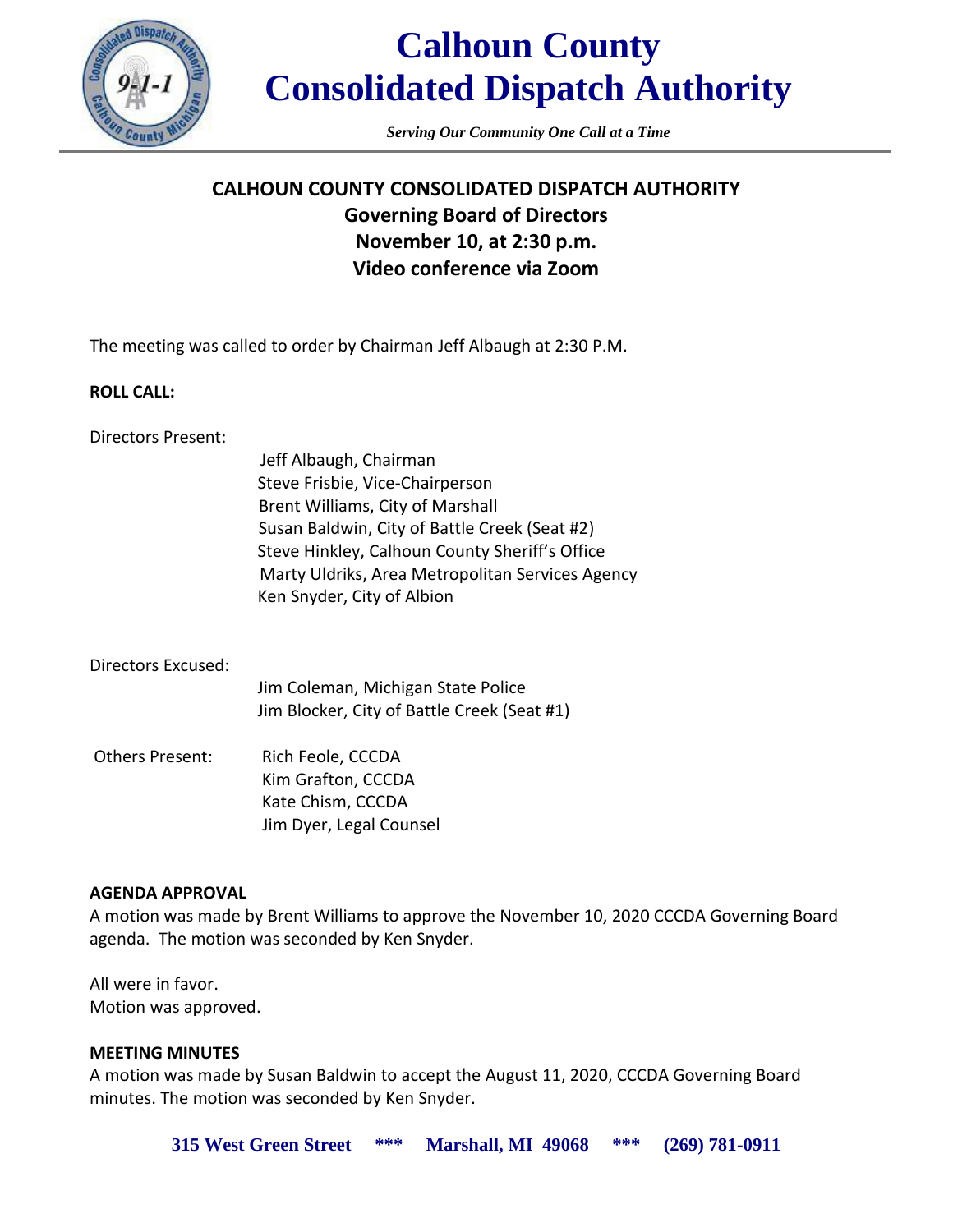

*Serving Our Community One Call at a Time*

All were in favor. Motion was approved.

#### **PUBLIC COMMENT**

No public comment was provided.

#### **CONSENT AGENDA**

The following items were listed on the Board's consent agenda:

- 1. Excuse Absent Board Members
- 2. Check Register: Aug 1- Oct 31
- 3. Year-to-Date Budget Performance Reports
- 4. 2020 Year-to-Date Statistics
- 5. Quality Assurance Reports
- 6. General Correspondence

A motion was made by Susan Baldwin to approve the November 10, 2020 Consent Agenda. The motion was seconded by Steve Frisbie.

All were in favor. Motion was approved.

There were apparent members from the public who joined the meeting, but no comments were given.

#### **EXECUTIVE DIRECTOR'S REPORT**

- **1.** CCCDA Awards- Postponed and done virtually this year in October. It was streamed live on our closed facebook group and on zoom.
- **2.** Supervisor Seigel- Has separated completely from employment at this time. She has been on unpaid leave for several months.
- **3.** New Hires- We are in the final stages of the hiring process with a few new people and hope to have them in by the end of the year.
- **4.** Election- Congratulations to those who were successfully reelected. We were disappointed that the surcharge did not pass, but we will move forward. We do have four positions open on our board that expire each year. This year MSP, Battle Creek City Commission seat, Township Seat, and the City of Marshall all will renew.
- **5.** Grants- Hazard pay grant has been approved. Payroll reimbursement grant was applied for earlier this year, it will be disbursed at 50% and then another payment will be made later in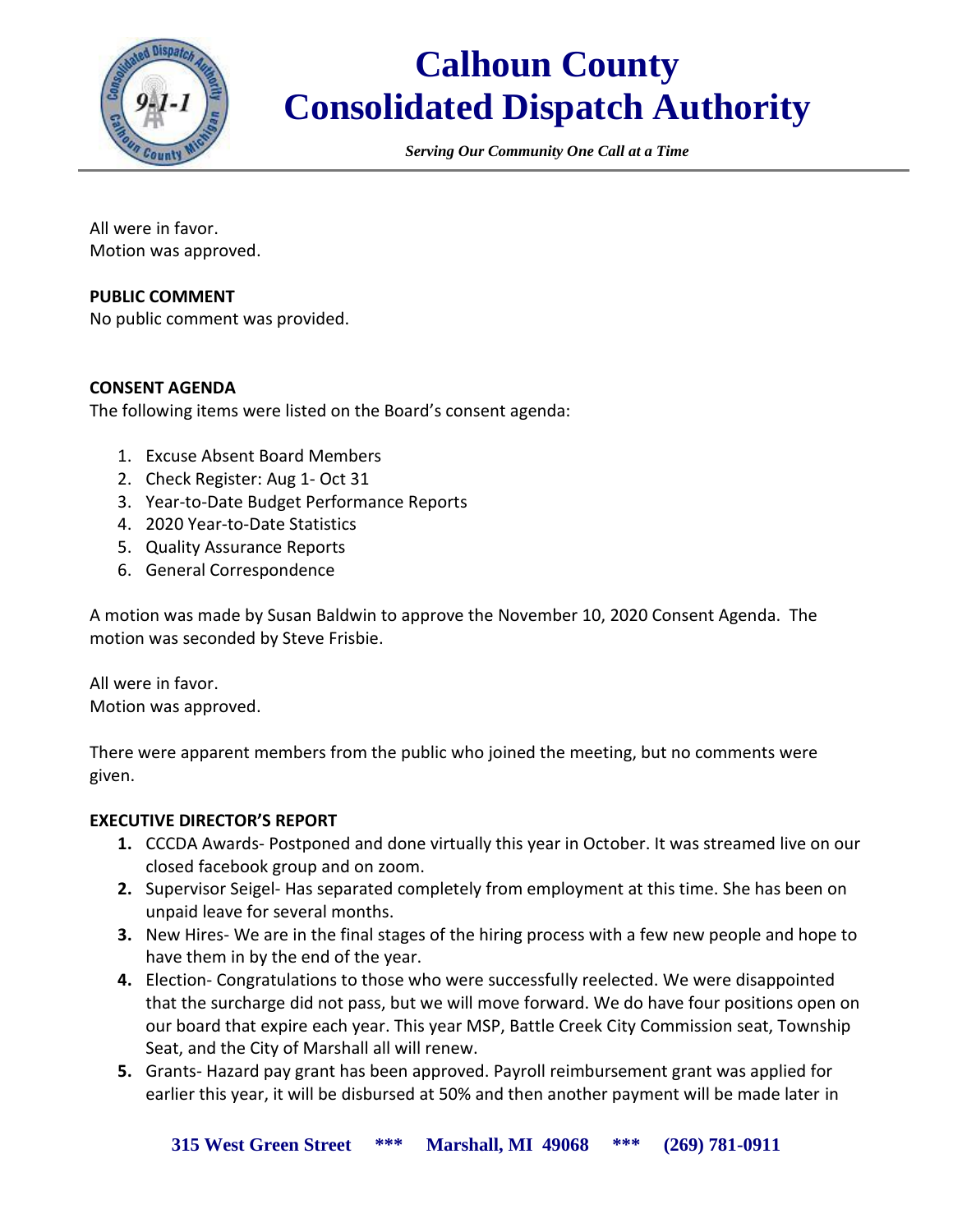

*Serving Our Community One Call at a Time*

the year with any money left over. \$193,810. was received in payroll grant funds and \$224,430.00 total grant money received so far. We have one outstanding grant that has been applied for but has not yet been awarded.

At this point, the meeting was disrupted, and a new link had to be sent out privately to board members as directed by Jim Dyer.

### **OLD BUSINESS None**

## **NEW BUSINESS**

**1.** MERS- MERS asking employers to submit a signed addendum. MERS wants to confirm all the parts of the plan as to what qualifies towards retirement. This has to be approved by the board. Director Feole attended a webinar yesterday. There is a December 1 deadline to have this approved and turned in. The board could pass a motion today, to approve no changes and to have Jim Dyer look over the documents (roughly 30 pages) to submit to MERS.

A motion was made by Susan Baldwin to submit "no changes" to MERS and reviewed by Jim Dyer. The motion was seconded by Steve Frisbie

All were in favor. The motion passed.

> **2.** 2021 Budget- Some reductions have been made to the budget while getting things as close to have they have been done in the past. A graph to explain why costs have fluctuated over the last years was shared with the board. Surcharge amounts have been able to remain fairly stable. There has been a large increase this year in MERS costs. The overall revenue needs have not increased this year, due to a reduction in other areas. There is only an overall difference in the budget of \$3,900.00 while there is an increase in MERS costs of \$300,000.00. There is a use of fund balance to balance that cost as well as a reduction in other areas. Director Feole touched on some highlights of the budget lines and opened it up to the board for questions.

Susan Baldwin asked how the pandemic has affected the center, more calls, less calls? Deputy Director Grafton stated that the pandemic has not changed the workload. There